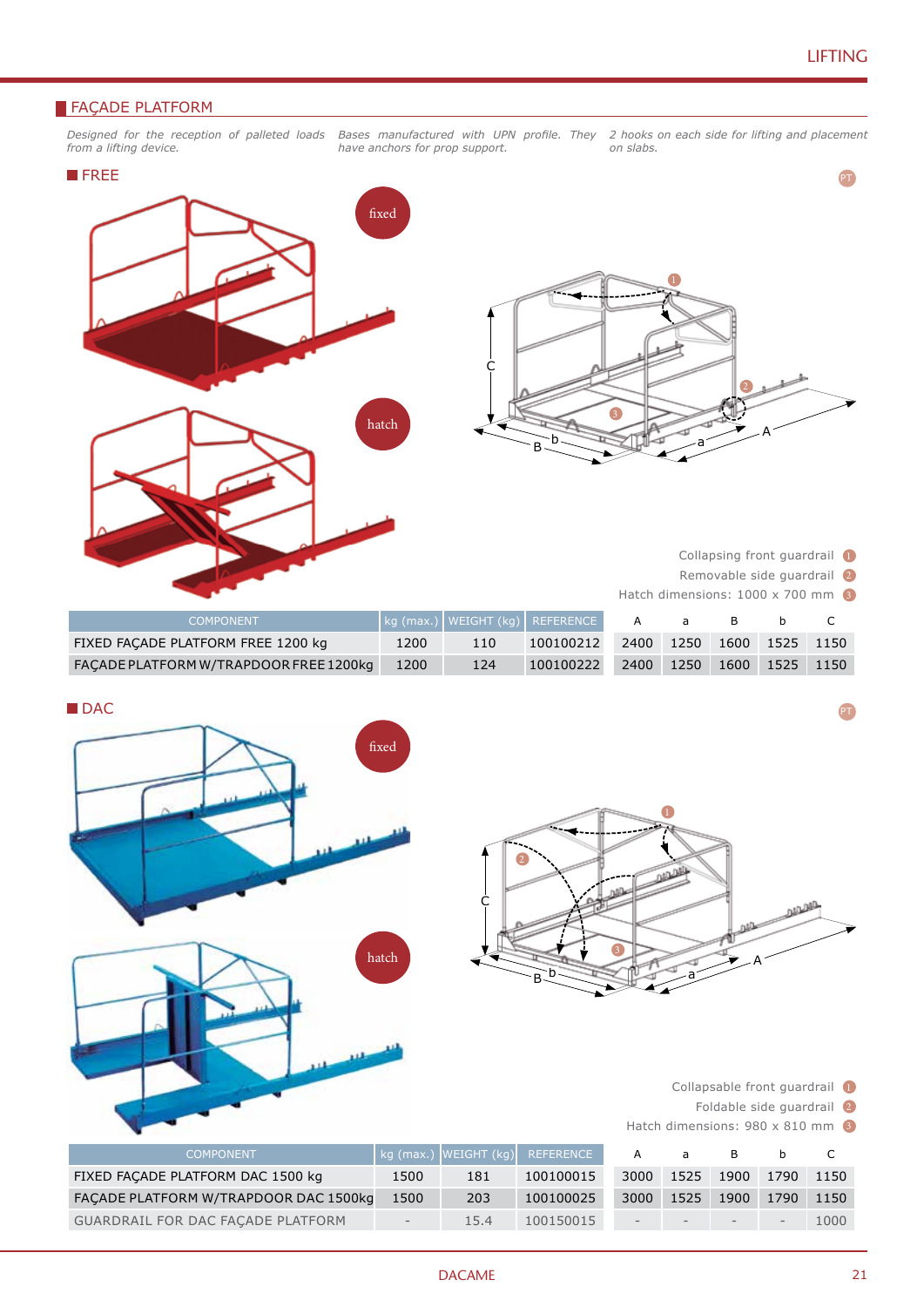### FAÇADE PLATFORM

hat



- 
- Collapsable front guardrail 2
- Tilting front guardrail 3

|                                        | Removeable quardrails 1 |                               |                                |                                 |           |      |           |      |
|----------------------------------------|-------------------------|-------------------------------|--------------------------------|---------------------------------|-----------|------|-----------|------|
| <b>NAME</b>                            |                         | Collapsable front quardrail 2 |                                |                                 |           |      |           |      |
| ıatch<br>Tilting front guardrail       |                         |                               |                                |                                 |           |      |           |      |
|                                        |                         |                               |                                | Hatch dimensions: 1000 x 810 mm |           |      |           |      |
| <b>COMPONENT</b>                       |                         |                               | kg (max.)WEIGHT (kg) REFERENCE | $\mathsf{A}$                    | a         | B    |           |      |
| FIXED FACADE PLATFORM DCM 1500 kg      | 1500                    | 195                           | 100100112                      | 3000                            | 1500 1900 |      | 1800 1100 |      |
| FIXED FACADE PLATFORM DCM 1500 kg (GA) | 1500                    | 195                           | 100100119                      | 3000                            | 1500      | 1900 | 1800      | 1100 |
| FACADE PLATFORM W/TRAPDOOR DCM 1500 kg | 1500                    | 217                           | 100100122                      | 3000                            | 1500      | 1900 | 1800      | 1100 |

FAÇADE PLATFORM W/TRAPDOOR DCM 1500 kg (GA) 1500 217

## UTILITY MODEL No. ES1066234U - UNE 180401

3000 1500 1900 1800 1100



#### 22 DACAME